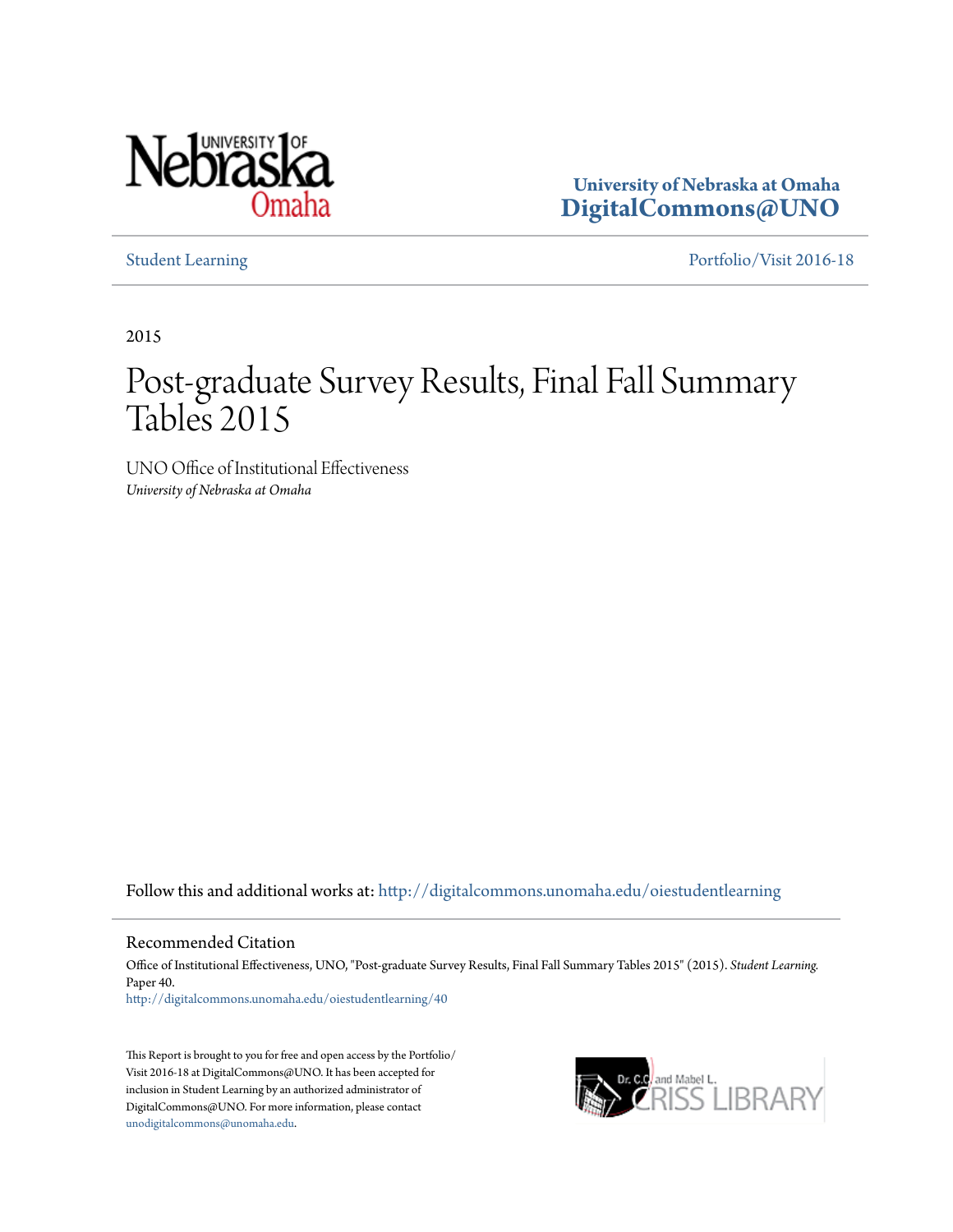| Fall, Spring, Summer 2015 Undergradutes:                                                                | <b>UNO</b><br>Total | Arts &<br>Sciences | <b>Bus</b><br>Admin | Pub<br>Affairs &<br>Comm<br>Service | Comm,<br><b>Fine Arts</b><br>& Media | Edu   | Eng   | Info<br>Science &<br>Tech | <b>TLC</b> |
|---------------------------------------------------------------------------------------------------------|---------------------|--------------------|---------------------|-------------------------------------|--------------------------------------|-------|-------|---------------------------|------------|
| Number of undergrads responding to Post-Grad Plans Survey                                               | 2,062               | 595                | 419                 | 314                                 | 229                                  | 273   | 116   | 114                       | 120        |
| Response rate of undergraduates to Post-Grad Plans Survey                                               | 93%                 | 96%                | 99%                 | 76%                                 | 97%                                  | 97%   | 100%  | 97%                       | 99%        |
| Status after graduation:                                                                                |                     |                    |                     |                                     |                                      |       |       |                           |            |
| Working, starting a job, or looking for work                                                            | 67.9%               | 50.1%              | 81.1%               | 71.3%                               | 73.4%                                | 70.7% | 70.7% | 83.3%                     | 70.0%      |
| Attending or planning to attend graduate school                                                         | 22.0%               | 36.1%              | 8.8%                | 19.1%                               | 15.3%                                | 22.3% | 27.6% | 11.4%                     | 17.5%      |
| Doing a year or more of service and/or volunteer work                                                   | 1.6%                | 2.4%               | 1.4%                | 1.9%                                | 1.3%                                 | 1.1%  | 0.0%  | 0.0%                      | 2.5%       |
| Not really sure what I will do, I am looking at options                                                 | 8.5%                | 11.4%              | 8.6%                | 7.6%                                | 10.0%                                | 5.9%  | 1.7%  | 5.3%                      | 10.0%      |
| <b>Respondents Employed:</b>                                                                            | 51.1%               | 40.3%              | 71.0%               | 62.7%                               | 63.8%                                | 38.5% | 64.6% | 60.5%                     | 60.8%      |
| Employment related to career goals?<br>Very                                                             | 30.9%               | 27.1%              | 35.6%               | 36.5%                               | 32.9%                                | 41.9% | 68.0% | 68.1%                     | 42.4%      |
| Somewhat                                                                                                | 28.9%               | 35.4%              | 46.0%               | 37.6%                               | 29.5%                                | 29.5% | 20.0% | 29.0%                     | 31.5%      |
| Not                                                                                                     | 20.9%               | 37.5%              | 18.5%               | 25.9%                               | 37.7%                                | 28.6% | 12.0% | 2.9%                      | 26.0%      |
| <b>Employment related to major?</b><br>Very                                                             | 29.2%               | 18.3%              | 41.3%               | 26.9%                               | 33.6%                                | 41.0% | 65.3% | 69.6%                     | 39.7%      |
| Somewhat                                                                                                | 25.8%               | 32.5%              | 37.6%               | 38.6%                               | 25.3%                                | 25.7% | 18.7% | 26.1%                     | 24.6%      |
| Not                                                                                                     | 25.7%               | 49.2%              | 21.1%               | 34.5%                               | 41.1%                                | 33.3% | 16.0% | 4.3%                      | 35.6%      |
| How satisfied are you with your work/career choices?                                                    |                     |                    |                     |                                     |                                      |       |       |                           |            |
|                                                                                                         |                     |                    |                     |                                     |                                      |       |       |                           |            |
| Very Satisfied                                                                                          | 40.3%               | 40.2%              | 48.8%               | 48.7%                               | 46.9%                                | 58.5% | 69.3% | 62.3%                     | 43.2%      |
| Slightly satisfied                                                                                      | 31.9%               | 42.7%              | 43.4%               | 41.0%                               | 40.8%                                | 36.8% | 21.3% | 29.0%                     | 47.3%      |
| Slightly unsatisfied                                                                                    | 5.9%                | 11.2%              | 5.1%                | 7.2%                                | 8.8%                                 | 2.8%  | 5.3%  | 8.7%                      | 8.1%       |
| Very unsatisfied                                                                                        | 2.7%                | 5.8%               | 2.7%                | 3.1%                                | 3.4%                                 | 1.9%  | 4.0%  | 0.0%                      | 1.3%       |
| Based on your UNO experiences, how satisfied are you with your preparation for your work/career choice? |                     |                    |                     |                                     |                                      |       |       |                           |            |
| Very Satisfied                                                                                          | 34.5%               | 37.8%              | 45.1%               | 43.1%                               | 45.6%                                | 47.2% | 44.0% | 34.8%                     | 32.4%      |
| Slightly satisfied                                                                                      | 38.3%               | 51.5%              | 46.1%               | 48.7%                               | 40.8%                                | 39.6% | 52.0% | 58.0%                     | 55.4%      |
| Slightly unsatisfied                                                                                    | 5.9%                | 7.9%               | 7.1%                | 6.2%                                | 10.9%                                | 10.4% | 1.3%  | 2.9%                      | 9.5%       |
| Very unsatisfied                                                                                        | 2.0%                | 2.9%               | 1.7%                | 2.1%                                | 2.7%                                 | 2.8%  | 2.7%  | 4.3%                      | 2.7%       |
| <b>Respondents Continuing Education Definitely:</b>                                                     | 5.5%                | 34.8%              | 10.7%               | 16.9%                               | 5.4%                                 | 7.1%  | 19.6% | 5.4%                      | 4.2%       |
| <b>Masters Degree</b>                                                                                   | 68.4%               | 48.7%              | 83.3%               | 73.7%                               | 100.0%                               | 37.5% | 95.5% | 83.3%                     | 100.0%     |

**UNO Office of Institutional Effectiveness (11/14/12) Source: For Complete Information Online:**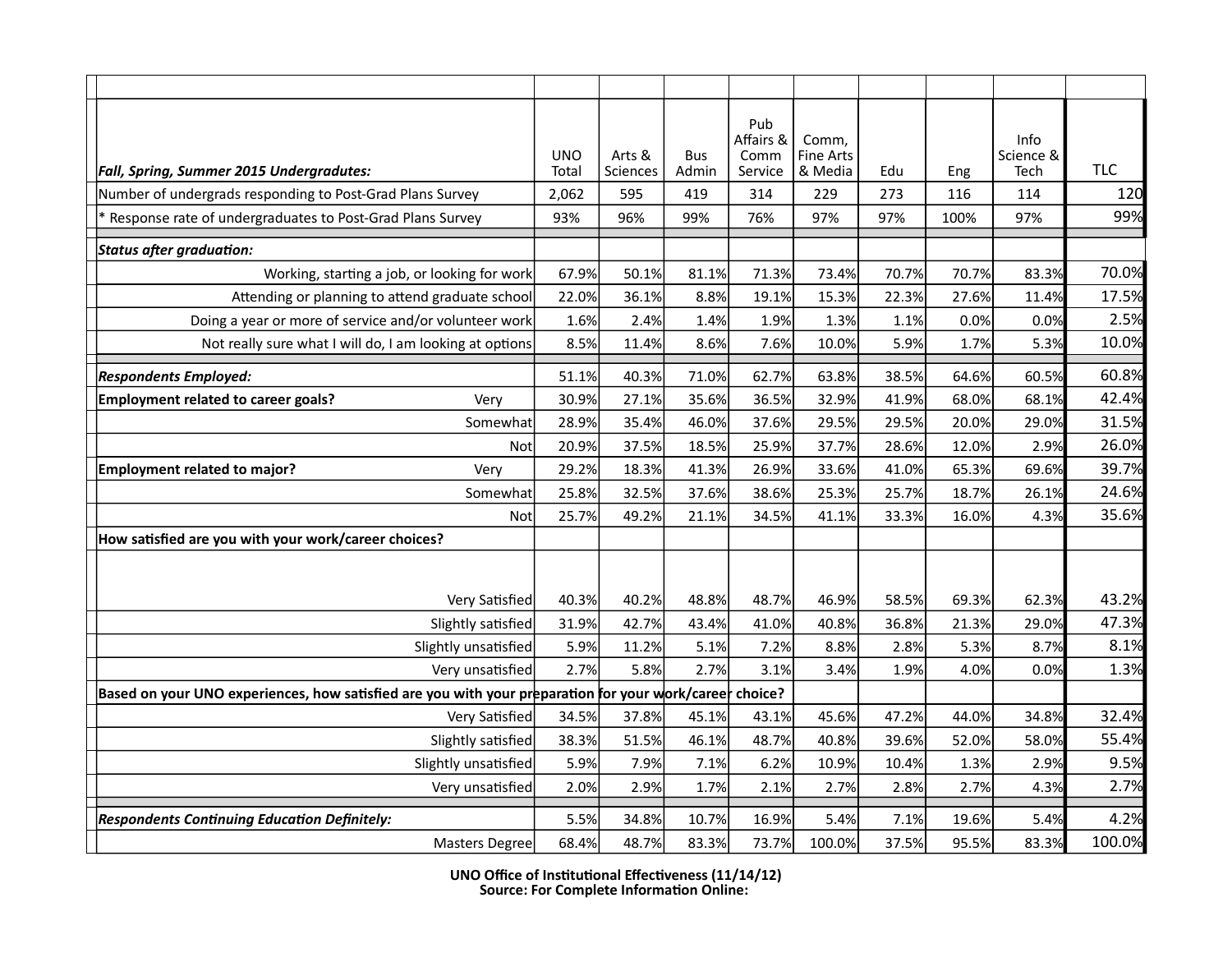| <b>Professional Degree</b>                                                                                     | 19.3% | 33.3% | 16.7% | 15.8% | 0.0%  | 25.0% | 4.5%   | 16.7%  | 0.0%  |
|----------------------------------------------------------------------------------------------------------------|-------|-------|-------|-------|-------|-------|--------|--------|-------|
| <b>Doctoral Degree</b>                                                                                         | 10.5% | 17.9% | 0.0%  | 10.5% | 0.0%  | 37.5% | 0.0%   | 0.0%   | 0.0%  |
| <b>Respondents Continuing Education Not Yet Finalized:</b>                                                     | 16.4% | 29.0% | 5.9%  | 13.1% | 12.6% | 19.0% | 7.8%   | 6.1%   | 13.3% |
| <b>Masters Degree</b>                                                                                          | 73.5% | 60.7% | 88.0% | 92.7% | 89.7% | 80.8% | 100.0% | 100.0% | 81.2% |
| <b>Professional Degree</b>                                                                                     | 13.0% | 21.4% | 0.0%  | 2.4%  | 6.9%  | 7.7%  | 0.0%   | 0.0%   | 12.5% |
| <b>Doctoral Degree</b>                                                                                         | 12.7% | 17.9% | 12.0% | 4.9%  | 3.4%  | 11.5% | 0.0%   | 0.0%   | 6.2%  |
| All respondents career-related experience (check all that apply):                                              |       |       |       |       |       |       |        |        |       |
| Any kind of career-related experience prior to graduation?                                                     |       |       |       |       |       |       |        |        |       |
| Part-time job                                                                                                  | 47.0% | 62.7% | 65.0% | 53.4% | 64.5% | 60.2% | 43.4%  | 38.5%  | 63.6% |
| Volunteer Work                                                                                                 | 34.5% | 58.6% | 32.5% | 44.6% | 43.1% | 52.0% | 16.9%  | 18.7%  | 54.5% |
| Summer job                                                                                                     | 21.3% | 27.5% | 25.5% | 25.3% | 24.9% | 30.8% | 36.1%  | 19.8%  | 22.2% |
| Practicum                                                                                                      | 13.2% | 4.4%  | 1.4%  | 16.1% | 18.3% | 77.4% | 0.0%   | 0.0%   | 24.2% |
| <b>Student Teaching</b>                                                                                        | 9.6%  | 6.3%  | 0.8%  | 0.4%  | 10.2% | 64.3% | 0.0%   | 4.4%   | 13.1% |
| Unpaid internship                                                                                              | 13.2% | 15.7% | 3.9%  | 20.9% | 31.0% | 31.7% | 3.6%   | 4.4%   | 25.2% |
| Paid internship                                                                                                | 20.7% | 14.1% | 37.5% | 12.0% | 31.5% | 10.4% | 75.9%  | 59.3%  | 22.2% |
| <b>Field Study</b>                                                                                             | 4.8%  | 6.0%  | 2.8%  | 3.6%  | 7.6%  | 16.3% | 2.4%   | 2.2%   | 5.0%  |
| Service Learning                                                                                               | 9.6%  | 14.4% | 3.1%  | 9.6%  | 21.3% | 22.2% | 2.4%   | 5.5%   | 20.0% |
| Undergraduate Research                                                                                         | 7.7%  | 19.9% | 3.1%  | 5.2%  | 11.7% | 4.1%  | 3.6%   | 14.3%  | 8.0%  |
| How well do your current plans meet your expectation of what you<br>would be doing upon graduation?            |       |       |       |       |       |       |        |        |       |
| Meets my expectations                                                                                          | 37.1% | 37.6% | 40.5% | 43.9% | 39.6% | 56.0% | 63.3%  | 54.1%  | 35.8% |
| Close to meeting my expectations                                                                               | 27.5% | 32.3% | 35.2% | 30.7% | 34.8% | 32.9% | 25.6%  | 30.6%  | 38.6% |
| Does not match but am Happy                                                                                    | 14.5% | 21.4  | 18.8% | 18.6% | 17.9% | 9.3%  | 7.8%   | 9.2%   | 20.7% |
| Does not match and am Unhappy                                                                                  | 5.3%  | 8.7%  | 5.5%  | 6.8%  | 7.7%  | 1.8%  | 3.3%   | 6.1%   | 4.7%  |
| Based on your UNO experience, how satisfied are you with your<br>preparation for what you are currently doing? |       |       |       |       |       |       |        |        |       |
| Very satisfied                                                                                                 | 35.5% | 40.9% | 43.3% | 37.0% | 39.1% | 51.3% | 42.2%  | 37.8%  | 37.3% |
| Satisfied                                                                                                      | 39.4% | 47.0% | 47.0% | 50.9% | 46.9% | 37.2% | 44.4%  | 53.1%  | 47.6% |
| Slightly unsatisfied                                                                                           | 6.8%  | 7.6%  | 7.6%  | 6.4%  | 10.6% | 8.0%  | 12.2%  | 7.1%   | 9.3%  |
| Completely unsatisfied                                                                                         | 3.0%  | 4.4%  | 2.1%  | 5.7%  | 3.4%  | 3.5%  | 1.1%   | 2.0%   | 5.6%  |
| *College of Education and Human Science had 2 respondents                                                      |       |       |       |       |       |       |        |        |       |
| HARDSHIP only had 2 respondents                                                                                |       |       |       |       |       |       |        |        |       |
|                                                                                                                |       |       |       |       |       |       |        |        |       |

**UNO Office of Institutional Effectiveness (11/14/12) Source: For Complete Information Online:**